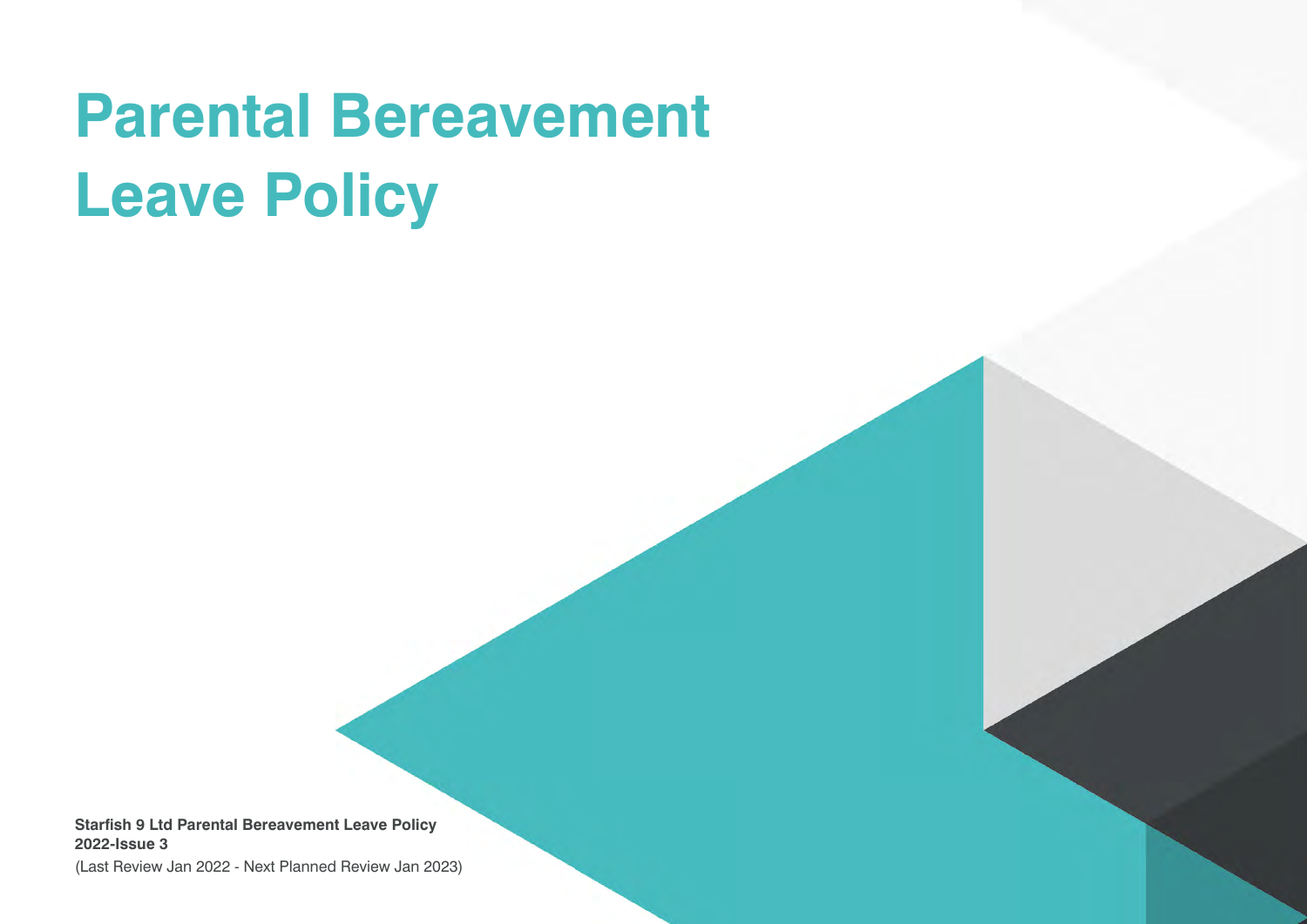# **Parental Bereavement Leave**

# **What this policy covers**

This policy applies to employees. However, Statutory Parental Bereavement Pay may be available to both employees and workers.

This policy outlines your statutory right to Parental Bereavement Leave and the qualifying conditions for Statutory Parental Bereavement Pay and the procedure that you need to follow when requesting Parental Bereavement Leave. It also provides information relating to your contractual rights and your right to return to work following Parental Bereavement Leave.

The following sections provide only a general guide; further guidance and clarification must be sought from Management.

## **Your entitlements and responsibilities**

You can take up to two weeks' Parental Bereavement Leave in the 56 weeks following the death of a child aged under 18 of which you are a parent or partner of a parent. Leave may be taken as a single unit of two weeks, or as two units of one week each.

#### **Qualifying conditions for Parental Bereavement Leave**

In order to qualify for Parental Bereavement Leave you must:

- Be a "parent" of the child or be the partner of such a person. "Parent" is defined widely and includes adoptive parents and kinship carers.
- Confirm the requested leave is parental bereavement leave.

If you are eligible you are entitled to take up to two weeks' paid parental bereavement leave.

Parental bereavement leave must be taken in units of either one whole week or two consecutive whole weeks. Leave may start on any day of the week, on or following the child's death, but must be completed within 56 weeks of the date of death of the child.

#### **Statutory Parental Bereavement Leave Pay**

Statutory Parental Bereavement Leave Pay is paid at a statutory rate, or 90% of weekly earnings, whichever is the lower amount.

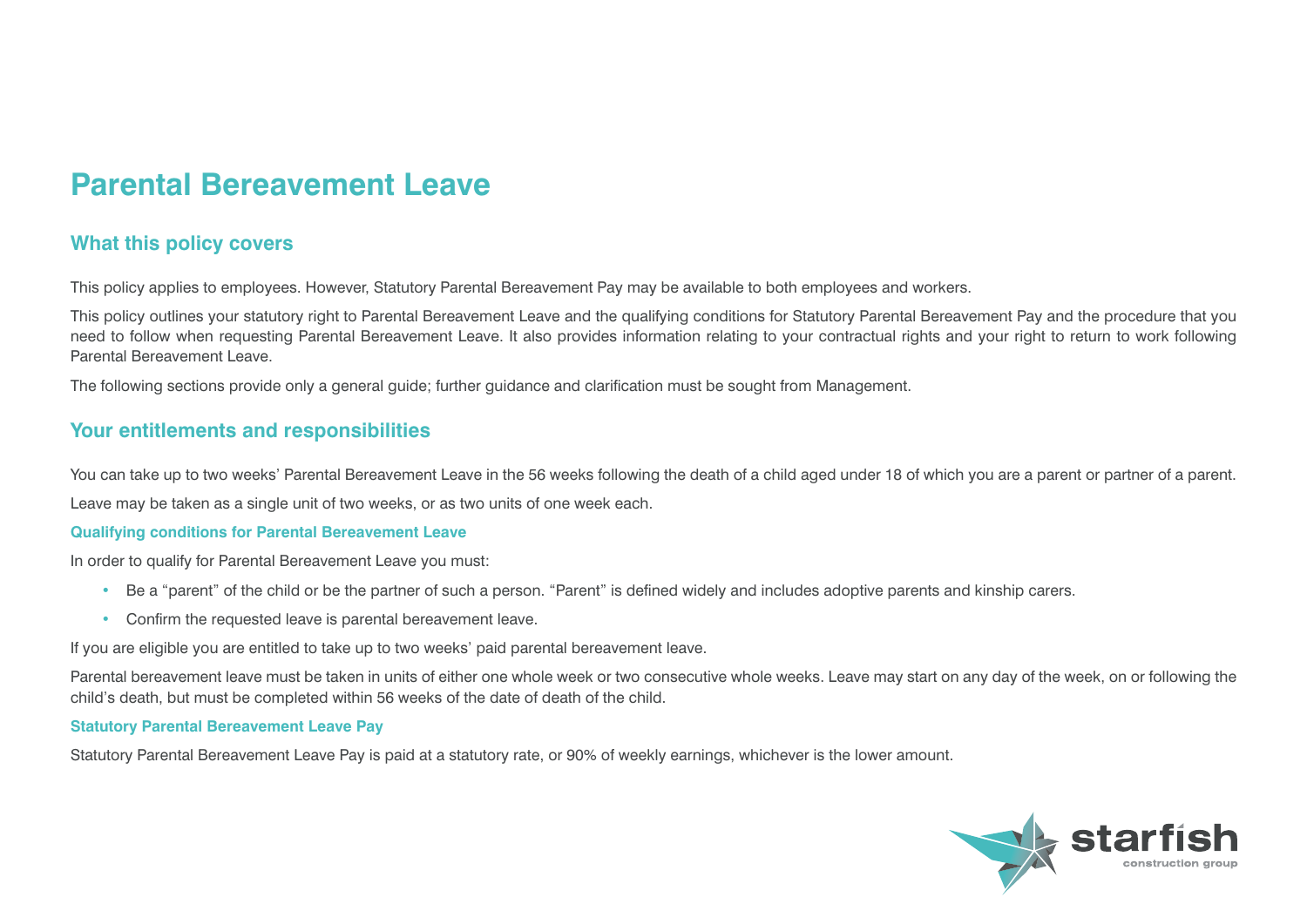In order to qualify for Statutory Parental Bereavement Leave Pay you must:

- Have worked continuously for the company for 26 weeks up to the end of the week prior to the child's death (the "relevant week")
- Have average weekly earnings equal to or above the lower earnings limit for national insurance purposes over the eight week period leading up to the end of the relevant week.

#### **Contractual benefits during your Parental Bereavement Leave**

You are entitled to your normal terms and conditions of employment, with the exception of pay, whilst on Parental Bereavement Leave.

#### **Right to return to work following Parental Bereavement Leave**

You are normally entitled to return to the same job following your Parental Bereavement Leave.

If your Parental Bereavement Leave immediately follows a period of Additional Maternity Leave, Shared Parental Leave or Parental Leave of more than four consecutive weeks you are also entitled to return to your original job at the end of the Parental Bereavement Leave. However, if this is not reasonably practicable, you will be offered a similar role on no less favourable terms and conditions.

#### **Contact during Parental Bereavement Leave**

The Company may make reasonable contact with you during your Parental Bereavement Leave.

### **Procedure**

#### **Requesting Parental Bereavement Leave**

The Company understands that, due to the nature of the circumstances giving rise to Parental Bereavement Leave, it will not always be possible to give the Company advance notice of any leave, but you should let the Company know as soon as you can.

You must give the Company notice of your intention to take Parental Bereavement Leave, stating:

- The date of the child's death
- The date on which the leave is to begin
- Whether you intend to take one or two weeks' leave

You do not have to do this in writing, but you will need to give the Company sufficient information for us to understand that your time off falls under the Parental Bereavement Leave provision.

If notice to take Parental Bereavement Leave is being given within the first 56 days after your child's death, this should be given before your scheduled start time on the first day of absence or, if this is not reasonably practicable, notice should be given as soon as reasonably practicable.